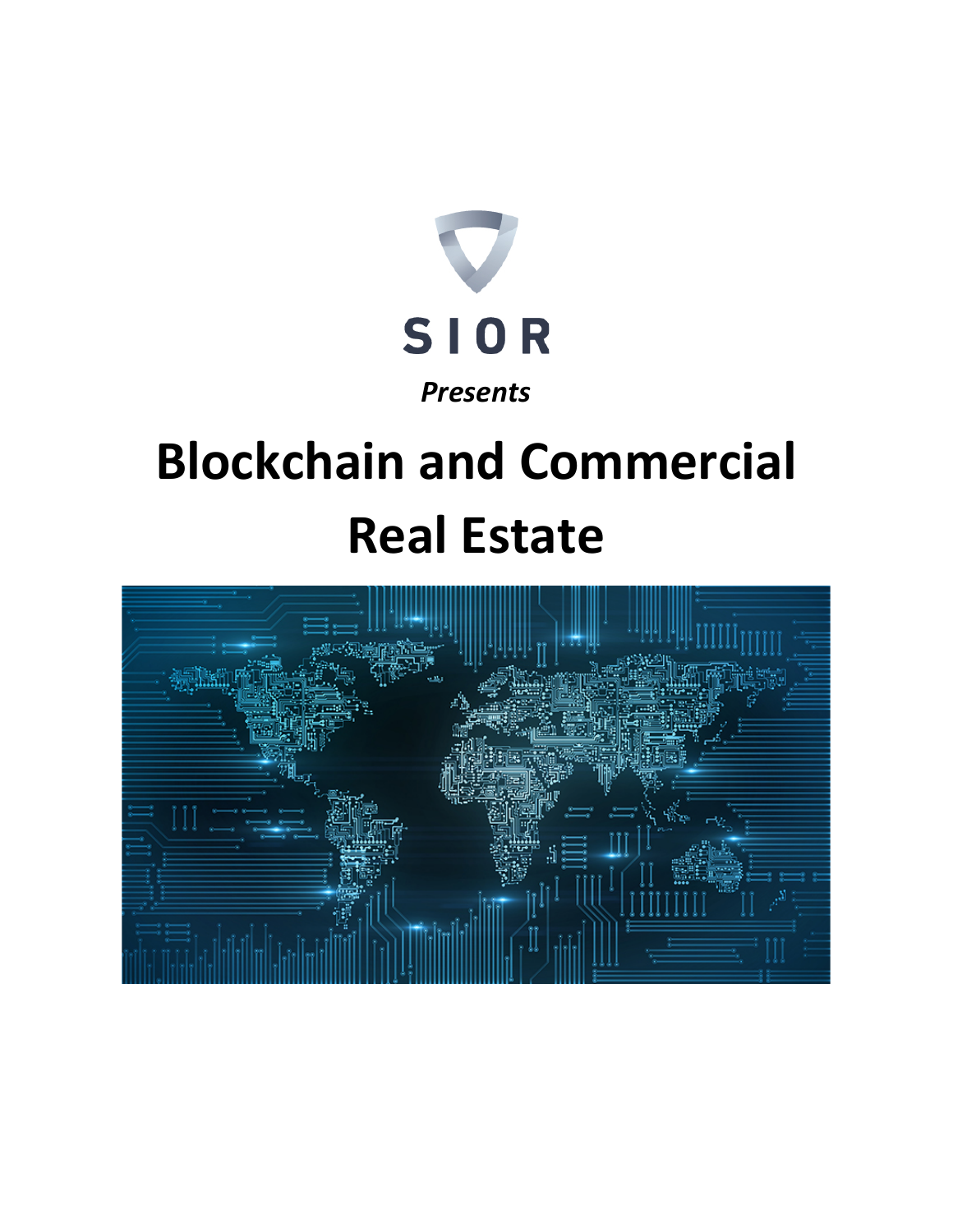

SIOR represents the world's most elite real estate professionals in industrial and office.

We strive to not only be leaders in business, but also inform and inspire leaders across our industry. In that pursuit, SIOR has created the Thought Leadership Series to supply information about the latest technological advances, current and projected trends, and solutions to the issues affecting businesses today to SIORs – and the greater real estate industry – to ensure the continued growth and evolution of Commercial Real Estate. The Series will feature collaborations with the best and brightest minds throughout CRE to produce thought-provoking and educational content, research, and topic briefs.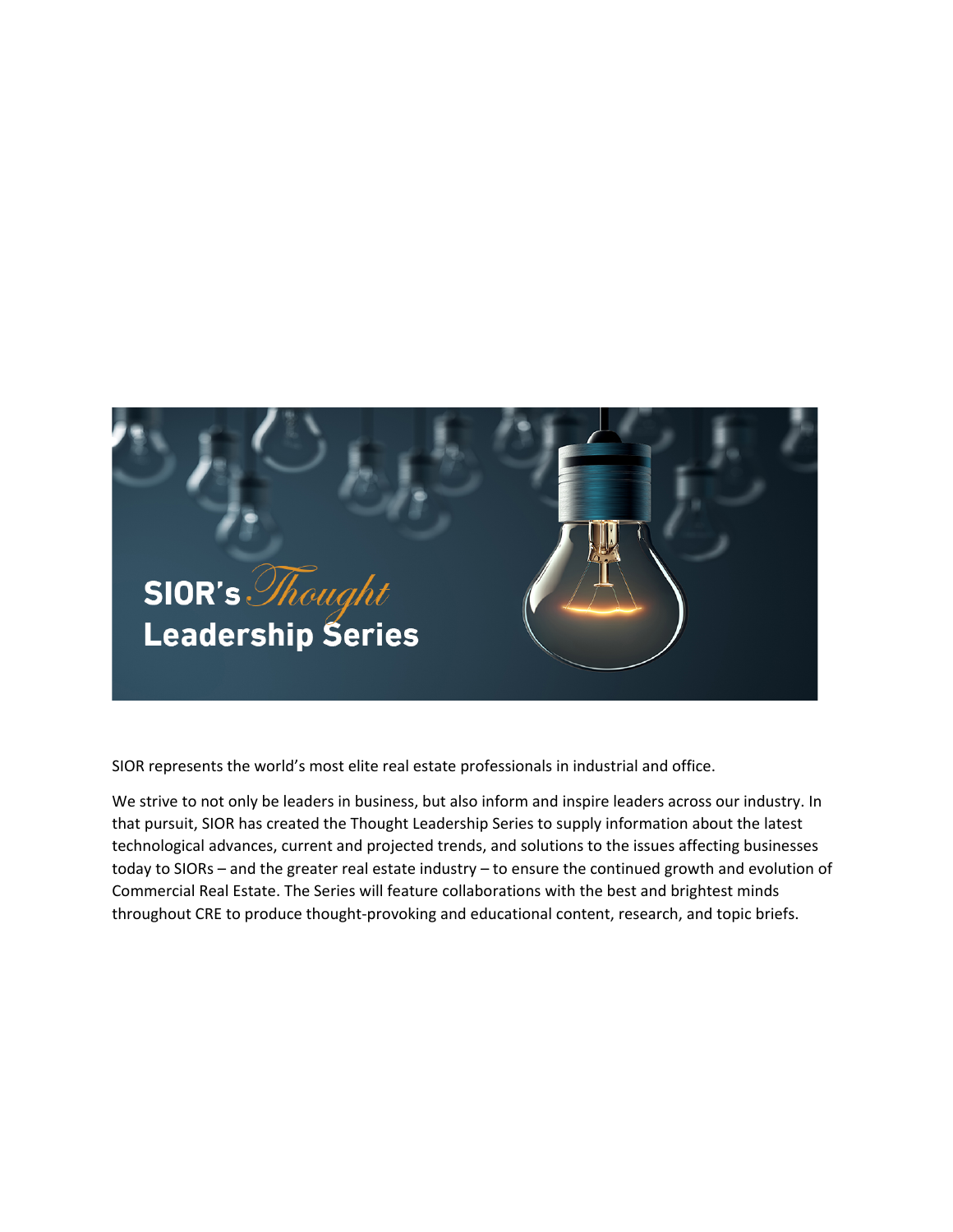#### BLOCKCHAIN AND COMMERCIAL REAL ESTATE

#### Author: Avi Spielman

*Bio: Avi Spielman is a thought leader in the evolution of blockchain real-estate applications. He has been invited around the world to speak and has published extensively on the topic, including the award-winning white paper, "Blockchain: Digitally Rebuilding the Real Estate Industry." Avi holds a B.A. in Philosophy from Vanderbilt University and a Masters of Science in Real Estate Development from MIT. Avi is president of Joon Properties, a Nashville-based boutique real estate development company and part of Nashville-based Centennial Retail Services. He proudly serves as vice-president of MIT AACRE and as a board member of the Nashville Adventure Science Center and Vanderbilt Hillel.*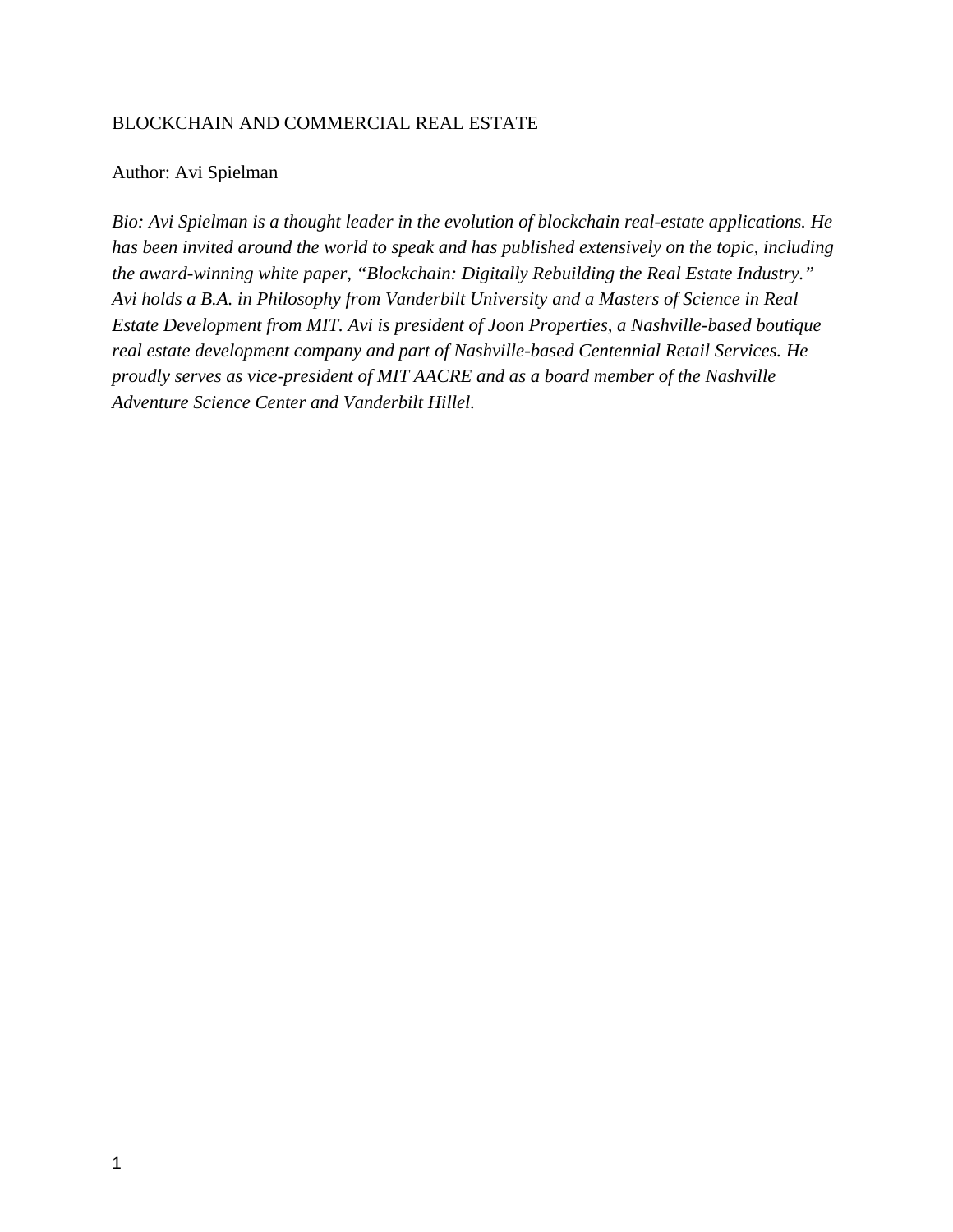# Table of Contents

| THE CONVERSATION                                                                                        | 3                |
|---------------------------------------------------------------------------------------------------------|------------------|
| <b>BLOCKCHAIN EXPLAINED</b>                                                                             | $\overline{4}$   |
| <b>SMART CONTRACTS EXPLAINED</b>                                                                        | $\overline{4}$   |
| BLOCKCHAIN AND COMMERCIAL REAL ESTATE                                                                   | 5                |
| USE CASE #1: MULTIPLE LISTING SERVICES (MLS)<br><b>BACKGROUND</b><br><b>ISSUES</b><br><b>SOLUTIONS</b>  | 5<br>5<br>6<br>6 |
| USE CASE #2: SMART CONTRACT COMMERCIAL LEASES<br><b>BACKGROUND</b><br><b>ISSUES</b><br><b>SOLUTIONS</b> | 8<br>8<br>8<br>8 |
| <b>WHERE WE'RE HEADING</b>                                                                              | 9                |
| <b>SOURCES</b>                                                                                          | 11               |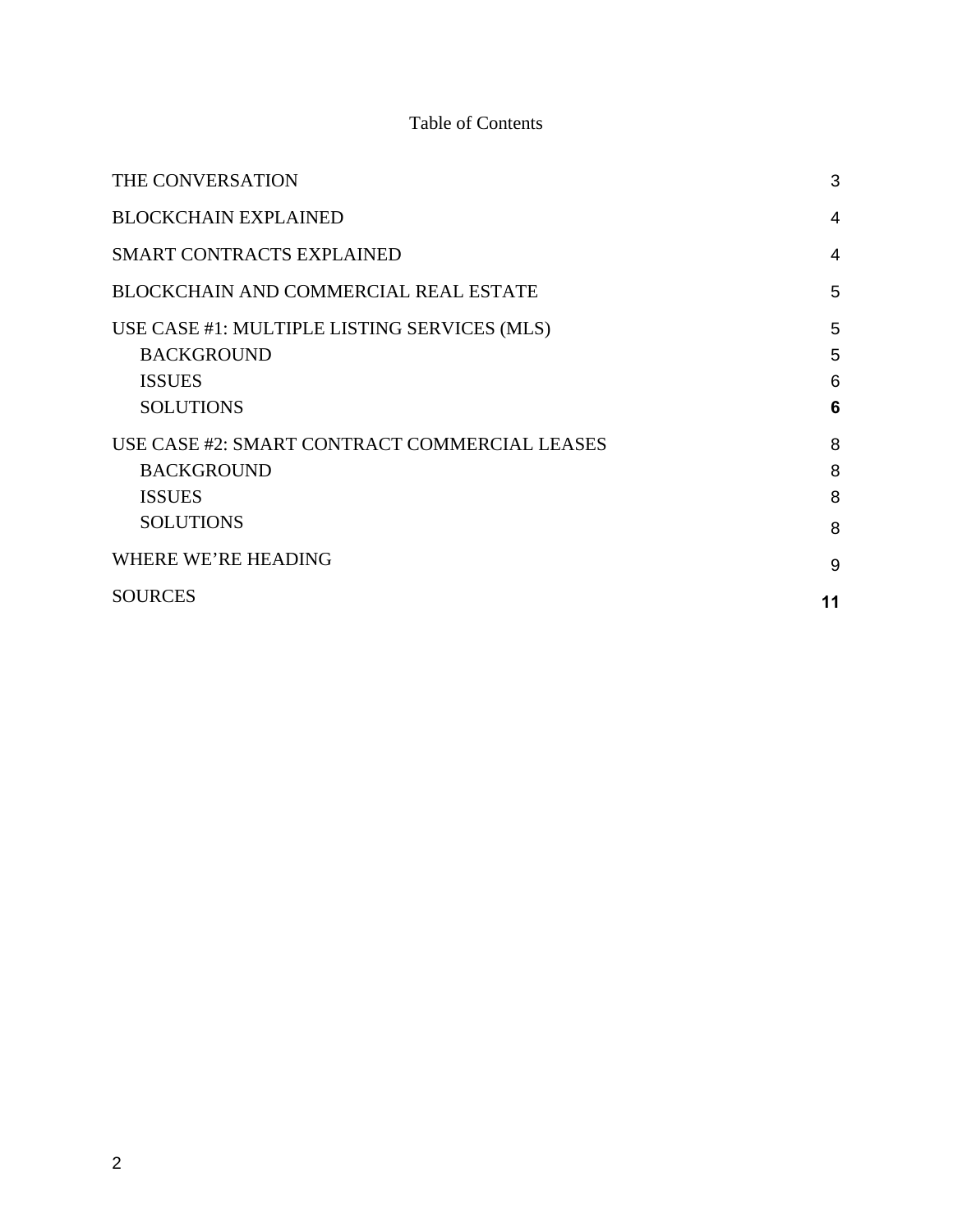#### THE CONVERSATION

The inevitable convergence of blockchain and real estate may be viewed as a modern-day example of the classic confrontation staged when an immovable object meets an unstoppable force. On the one hand, real estate — an industry as old as mankind — is notoriously resistant to change, and seemingly allergic to adopting new technology. On the other hand is blockchain touted in headline after headline as the greatest innovation since the Internet, and promising no less than to revolutionize the way the world conducts business. As is typically the case, the truth most likely lies somewhere in the middle.

Real estate is no longer such an "immovable object." There has been an unprecedented uptick in real estate related start-ups, VC investment, and technology adoption. In today's informationdriven economy, new services are popping-up all the time, providing faster, more accurate, information to a broad array of real-estate professionals. "Unicorns,<sup>1</sup>" such as Airbnb, Home Link, Katerra, ProCore, WeWork, and Houzz, all prove that a technology-driven, real estaterelated company can have tremendous success and attract Silicon Valley-type investment.<sup>2</sup> Possibly for the first time in history, the real-estate industry is showing signs of movement, albeit the slightest of oscillations in the grand scheme of its relationship with technology.

Blockchain (at least in its current incarnation) is not the "unstoppable force" that its champions make it out to be. Although, the potential impact of blockchain may be as far-reaching and profound as the Internet (to which its promise has been often compared), there are still significant hurdles to overcome before mass adoption is possible. As a result, it is simply too soon to predict whether this technology will ultimately be heralded as a game-changer, or derided as a bust. Nonetheless, it is a powerful tool with a perceived momentum swell making it worthy of analysis and consideration.

*Where do real estate and blockchain actually intersect?* The answer is best assessed through the lens of specific applications within the real-estate industry. Accordingly, this Topic Brief will focus on blockchain applications within commercial real estate, specifically areas that could benefit from improvements in database management, information management, and efficiency such as multiple listing services (MLS) and smart contracts (leasing).

We will begin with a high-level, non-technical overview of what a "blockchain" is and what are "smart contracts." From there, we'll propose specific use-cases to illustrate how these technologies might be applied to commercial real estate. Then, we'll look at the broader picture of blockchain's potential impact on commercial real estate as a whole: Considering whether a widespread transition to this technology will or will not occur and if so, is that a good thing for

<sup>&</sup>lt;sup>1</sup>A start-up company with a valuation in excess of a billion dollars.

<sup>2</sup>CrunchBase. "The CrunchBase Unicorn Leaderboard." *TechCrunch*. TechCrunch. Web. 15 Aug. 2017.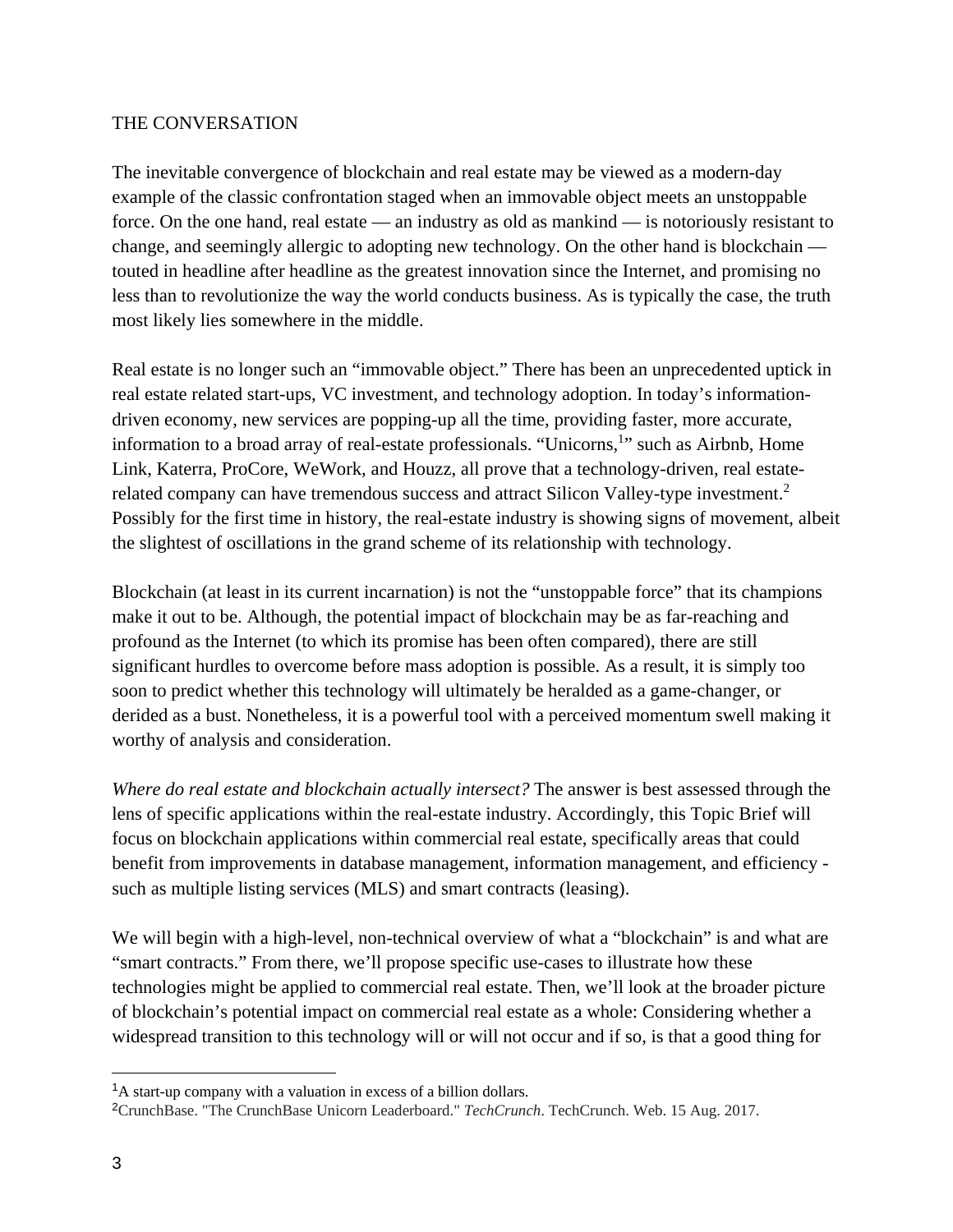industry professionals.

#### BLOCKCHAIN EXPLAINED

"Imagine, for a moment, a global, online ledger, or network of ledgers, listing every single transaction in the world. It's verified immediately by other people using the system, which protects people's privacy, but is transparent enough to allow for oversight from anyone. No one group regulates it, so it's neutral and accessible to anyone with a computer. That is the world that visionaries of the blockchain foresee."<sup>3</sup>

In its most basic explanation, blockchain is a term used for an encrypted software technology that manages information, specifically the records of transactions. What makes blockchain a transformative innovation is that the ledger is "distributed," which means that every computer connected to the network has a complete or partial copy of the ledger. Furthermore, the ledger is constantly being updated through the efforts of multiple parties ("miners") working through an established consensus system. It is called "blockchain" because each ledger update, or reconciliation, adds a block of data to the previous block, creating an immutable and auditable chain of all transactions that have occurred. Essentially, blockchain is nothing more than a distributed database holding a ledger of all transactions. However, the result of organizing a ledger system in a distributed manner reveals blockchain's true innovation — removing the need for a central authority.

## SMART CONTRACTS EXPLAINED

"Smart contracts help you exchange money, property, shares, or anything of value in a transparent, conflict-free way while avoiding the services of a middleman."4

Smart contracts are computer programs that take provisions of a contract, codify them, and distribute them across the blockchain ledger. Not only does this allow the contract to run independently and exist without the need of servicers or middlemen, it allows for actual stores of value, such as monetary considerations, to be embedded into the contract. In this scenario, the blockchain becomes the supervisor of the contract enforcing the obligations of the agreement based on predetermined mutually accepted rules. Since it operates independently on a distributed ledger, there is a level of reassurance that the result of the stipulations built into the provisions of the contract will be the same. In other words, either something happens, triggering an action, or something doesn't happen, triggering an alternate action.

<sup>3</sup> "Not Just Bitcoin: Why The Blockchain Is A Seductive Technology To Many Industries." NPR. NPR, 4 May 2016. Web. 15 June 2016.

<sup>4</sup> "What Are Smart Contracts? A Beginner's Guide to Smart Contracts." *Blockgeeks*. Web. 01 Sept. 2017.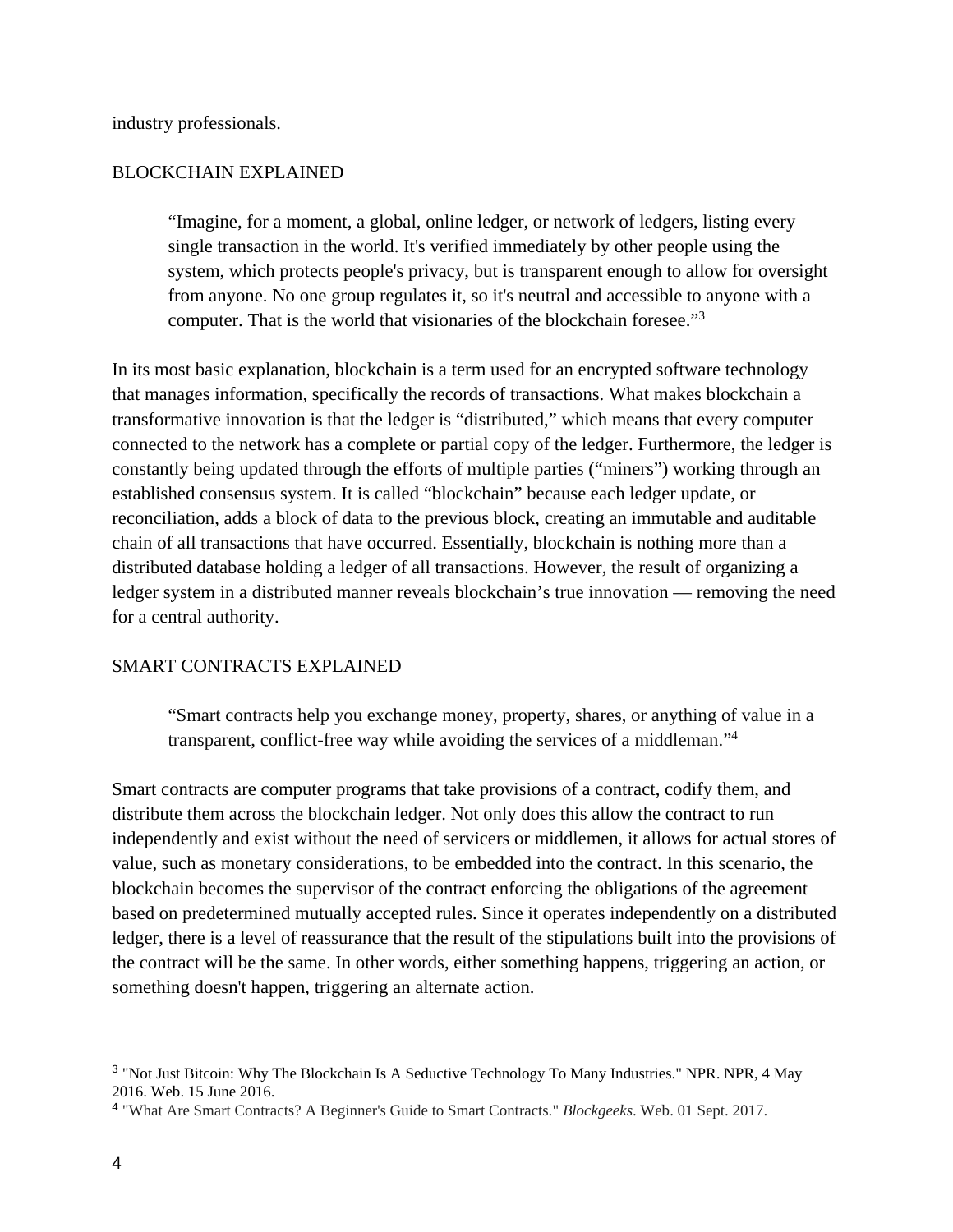This is why another way to view smart contracts is to consider them *if-then statements*, or conditional statements. Let's create a smart contract around a short term rental. In this agreement, the owner and renter agree that a house will be reserved starting at 1 PM on Friday for two days at a rate of \$100 / day. A smart contract is formed and then executed by the two parties and \$200 of value is verified to be reserved in a digital wallet. A "wallet," in this case is a software or hardware component that allows cryptocurrency to be stored and exchanged. If the house is available and accessed according to the terms of the agreement then the \$200 is automatically released to the owner. If the renter, for arguments sake, is unable to gain access or the house is no longer available, then the money is automatically released back to the renter. As Drew Hinkes, a partner at Berger Singerman and Bitcoin / blockchain litigator, explains, a smart contract is nothing more than programmatic direction to a wallet of when, how and under what circumstances to release escrow. This is just one example of countless scenarios where selfexecuting agreements can be envisioned.

## BLOCKCHAIN AND COMMERCIAL REAL ESTATE

As you consider the use cases below, it will be useful to keep the following questions in mind:

- 1. Is it possible to gain the same benefits that a blockchain-based solution promises without the use of a blockchain?
- 2. If yes, then why hasn't such solution already been implemented?
	- a. Is it better to pursue that solution rather than a blockchain solution?
- 3. If no, what is it about a blockchain-based solution that provides the added value?
	- a. Do the desired benefits outweigh the time, cost, and training necessary to implement a blockchain-based solution?

## USE CASE #1: MULTIPLE LISTING SERVICES (MLS)

## **BACKGROUND**

The most-coveted asset in the real estate industry is information. One of my professors at the MIT Center for Real Estate once commented that while transparency of information may be good for real estate consumers, it is not for real-estate professionals. His premise is that realestate professionals earn their money from the hard work, due-diligence process of gathering information and connecting dots that others are unable to see (or access). In other words, the opportunity lies in knowing information that others do not. This is particularly useful during the negotiation process. If the seller does not know the true value of his or her property, or the true intention of the buyer (e.g., to form an assemblage of properties), then the buyer is clearly at an advantage.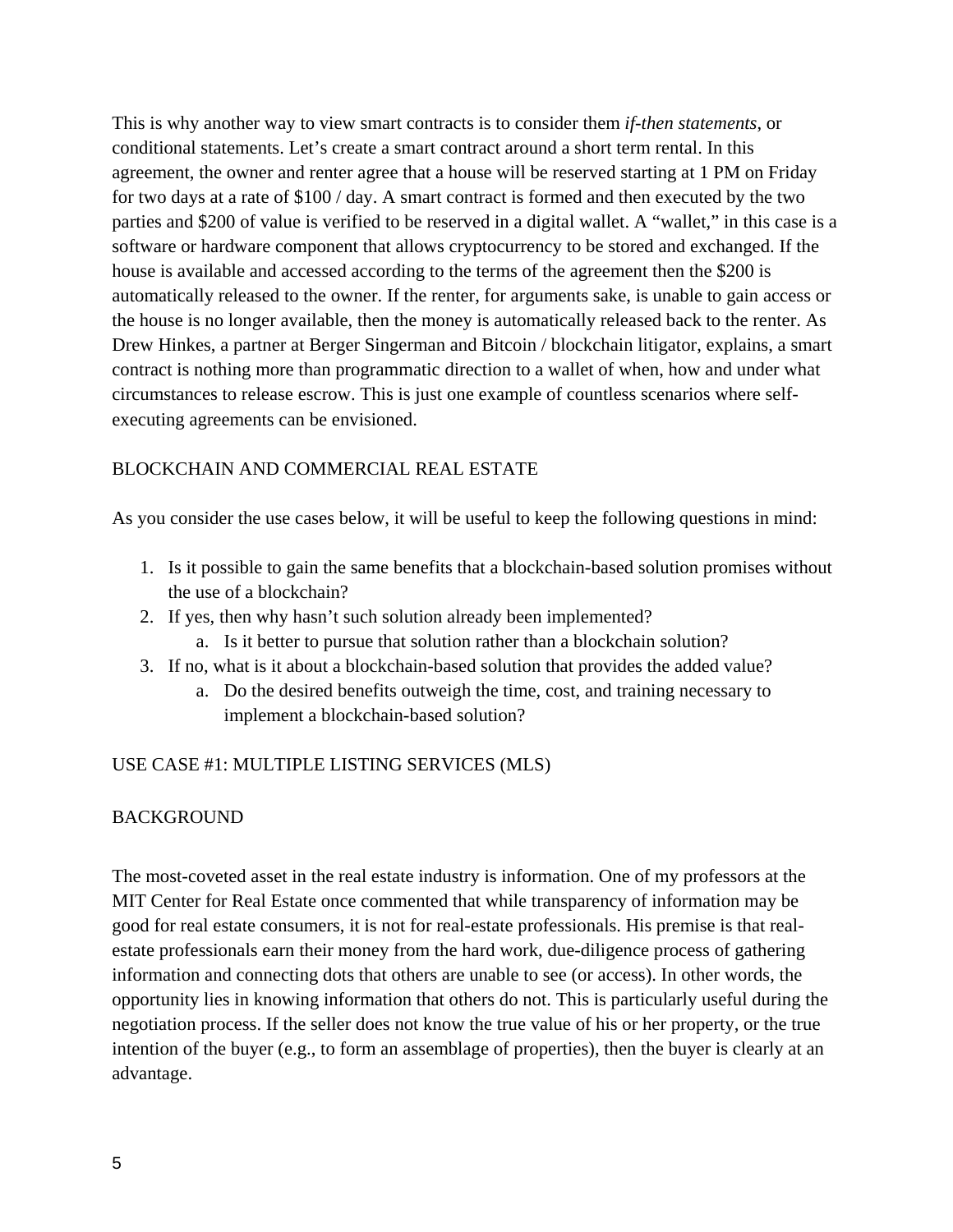The Internet shined a bright light on the "clandestine" world of real-estate information-gathering. Information services, such as CoStar, Zillow, Loopnet, etc., brought information formerly available only to industry professionals to the fingertips of anyone willing to pay the price of a subscription. Now, there is an unprecedented amount of critical information readily available at the click of a button, including access to multiple-listing services (MLS). By definition, an MLS is essentially a database of listings provided by, and maintained by, a group of real estate brokers. It is a means for brokers to share their listings and quickly locate the agents of potential buyers and sellers.<sup>5</sup>

## ISSUES

The definition of MLS above suggests two areas that are ripe for blockchain application: databasing and maintenance. Since a blockchain is a database, utilizing it for listing available properties could benefit the market. A key issue with databases in general is that they are not built to communicate with one another. For example, one MLS site may be running a certain database protocol, while another MLS website runs on another. So these two databases literally speak different languages. It's easy to imagine why their failure to communicate creates inefficiencies in the listing process, such as the need to post listings on *multiple MLS sites*. Here's where the possibility of human error comes into play. Every time a person is needed to post, repost, update a post, change a post, and remove a post across multiple mediums, the changes of inaccurate information, misinformation, outdated information, or conflicting information increases geometrically.

Moreover, each MLS service provider charges large fees in exchange for hosting, accessing, and maintaining the MLS to keep the information as accurate and fresh as possible. In addition, the MLS *host* generally owns the rights to all the provided information — including the listing agent's data, consumer's data, as well as the listing information and everything else associated with the listing that is provided by the users. This provides the MLS service providers with access to prioritize, change, remove, and *commoditize* the information as they see fit. Having access to such a great volume of data is, in itself, incredibly valuable. The data can be amalgamated, manipulated, and then used for financial forecasting, identifying market trends, etc., as well as be packaged and sold to data analytic firms.

## SOLUTIONS

A blockchain-based universal MLS service could prevent the need for multiple MLS services thus providing better real-time information on listings, reducing human error, and safeguarding sensitive proprietary information from being shared or commoditized. Furthermore, it would

 $\overline{a}$ 

<sup>5</sup> Staff, Investopedia. "Multiple Listing Service (MLS)." *Investopedia*. 10 Mar. 2010. Web. 16 Aug. 2017.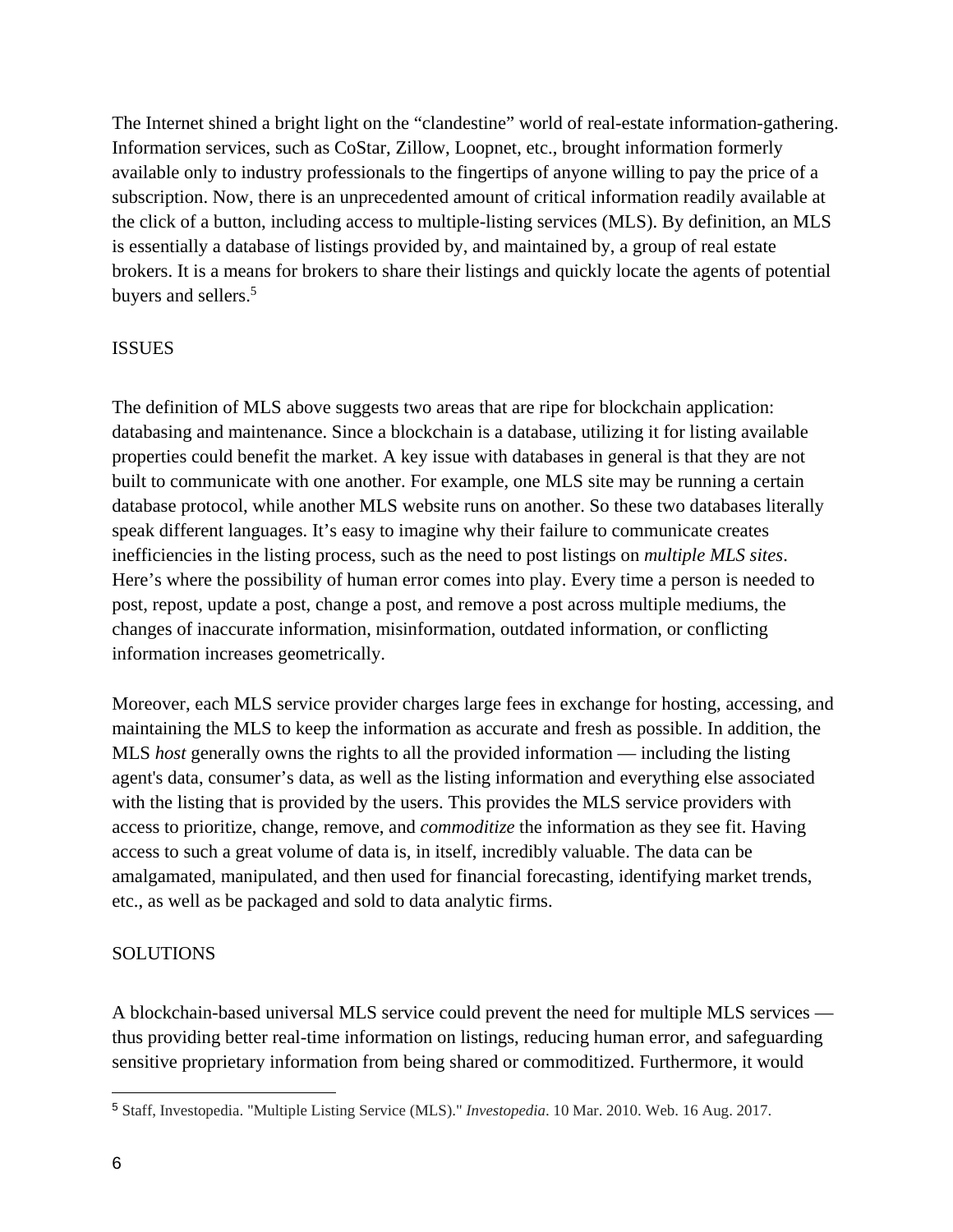reduce, if not virtually eliminate, expensive third-party operating fees.

It is important to know that computers (or similar processing devices) provide the computing power that enable programs, such as a word processor, spreadsheet, etc. to operate. A blockchain essentially operates on the collective computing power of all the nodes (computers) connected to a network, which is an interconnected web of devices. The nodes, in this case, are the hardware platform upon which a blockchain, the software program, can function. Part of what makes a blockchain work is the consensus process, through which multiple parties (miners) perform reconciliation processes (mining). As a reward for performing the reconciliation, some sort of token of value, often in the form of a digital currency, is minted. Since this process is important for operating a blockchain and requires the computing power of miners to perform, it is likely that some nominal user-fee or a transactional fee will still always be necessary.

The reason this is important is because there are two scenarios that stand out as next iteration MLS systems: a universal MLS system, or a Software-as-a-Service (SaaS) MLS system.

In a universal MLS system, there is one blockchain database system constructed for the purpose of creating a single accurate, real time source of listing information. This would reduce redundant, outdated, or conflicting listings from existing. Furthermore, it wouldn't require users to share exorbitant amounts of information to sign-up for listing services, as there would be no central authority restricting access. In fact, the transparency and identity verification processes of blockchain may potentially dramatically reduce fraudulent listings, title fraud, and wire fraud, as well as other forms of criminal activity. There is a giant caveat to this type of system. Similar to the paradigm about how a single stick is easily broken, but a bundle of sticks is strong, a blockchain is only as strong as the number of nodes connected to the network. To this end, for a universal blockchain system to function adequately, it requires mass participation.

For the moment, the notion of a self-maintained *universal* MLS service may be light years away from becoming a reality. A more probable interim scenario is blockchain enabling a universal database protocol upon which MLS SaaS (service-as-a-software) providers, such as Dotloop or CoStar, could build "web-based," or in this case "chain-based," applications. In theory, the applications could still communicate and reconcile with each other since they are working off of the same operating protocol (speaking the same language), eliminating many of the touch points where human error occurs and keeping information "real time" accurate.

*There are many start-ups trying to put real-estate blockchain applications into action. For an example of a start-up working on a blockchain-enabled MLS, see www.RexMLS.com.*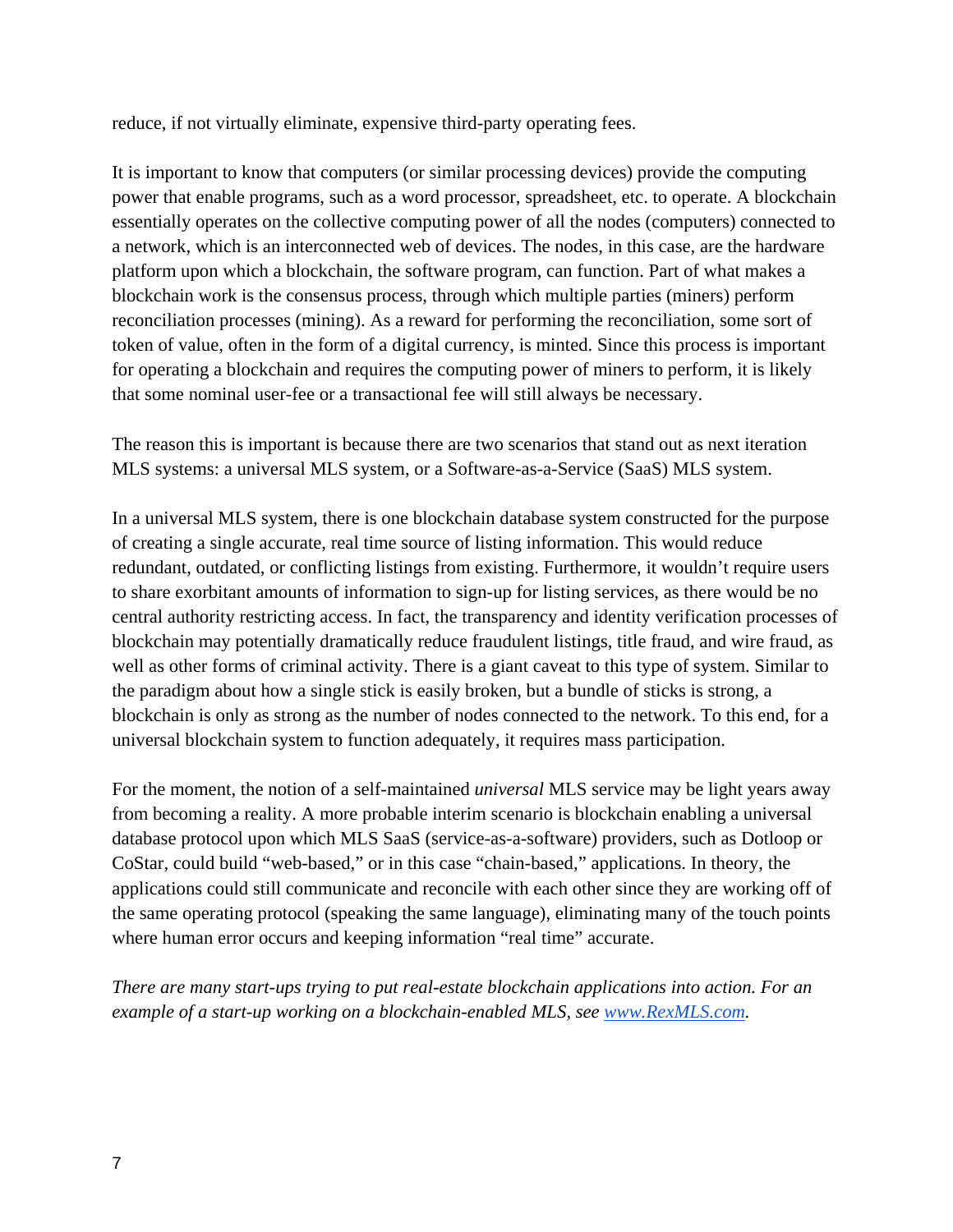#### USE CASE #2: SMART CONTRACT COMMERCIAL LEASES

#### BACKGROUND

A lease is the governing document for the basis of the tenant-landlord relationship. After all the searching, qualifying, and negotiating of basic terms that come along with finding the right tenant-landlord match, negotiating lease terms should be simple, but it's often not. Depending on the circumstances, lease preparation can range from being relatively straightforward to painstakingly complex. Then, the execution of the terms and provisions dictated by the lease need to be managed and enforced. Navigating a lease can be difficult enough when everything goes right in the tenant-landlord relationship, but it can take a sharp turn for the worse if issues arise that trigger a breach (or multiple breaches). Leases are open to interpretation and major conflicts often need to be resolved in a court of law. Thus, for all the progress and innovation in the real estate industry, lease preparation remains, at best, a subjective art form.

#### ISSUES

Like snowflakes, no two leases are ever the same. Now lawyers may argue that such widespread customization is where they provide the "value add" (since no two sets of circumstances are the same). However, this process is complex, costly, and time-consuming. Furthermore, arduous negotiating amongst multiple participants (each incentivized differently) often creates a combative, adversarial environment that generally proves to be counter-productive in the long term. Moreover, until a lease is executed, there is always the risk (or threat) of the deal falling through. When finally executed, leases create the responsibility of enforcing their terms. Everything from routine rent collection to eviction proceedings requires management and care.

Simplifying the lease process would obviously be of tremendous value. Various simplifications might include codifying lease provisions for increased standardization; streamlining the process by which leases are created, commented-on, redlined, and then executed; and even programming predefined executable conditions that could be enforced automatically.

#### **SOLUTIONS**

Smart contracts, where lease provisions are broken down into code, will allow for reinventing how leases are structured and worded. Standardizing leases is not a novel idea. It is common practice for brokers to use lease templates prepared by lawyers for straightforward transactions. However, this is potentially the first time where lease language is being viewed through the lens of programmable code. If the intent is to establish a series of executable commands (i.e. "if-then" statements) rather than convoluted prose then it opens the door for re-evaluating how leases are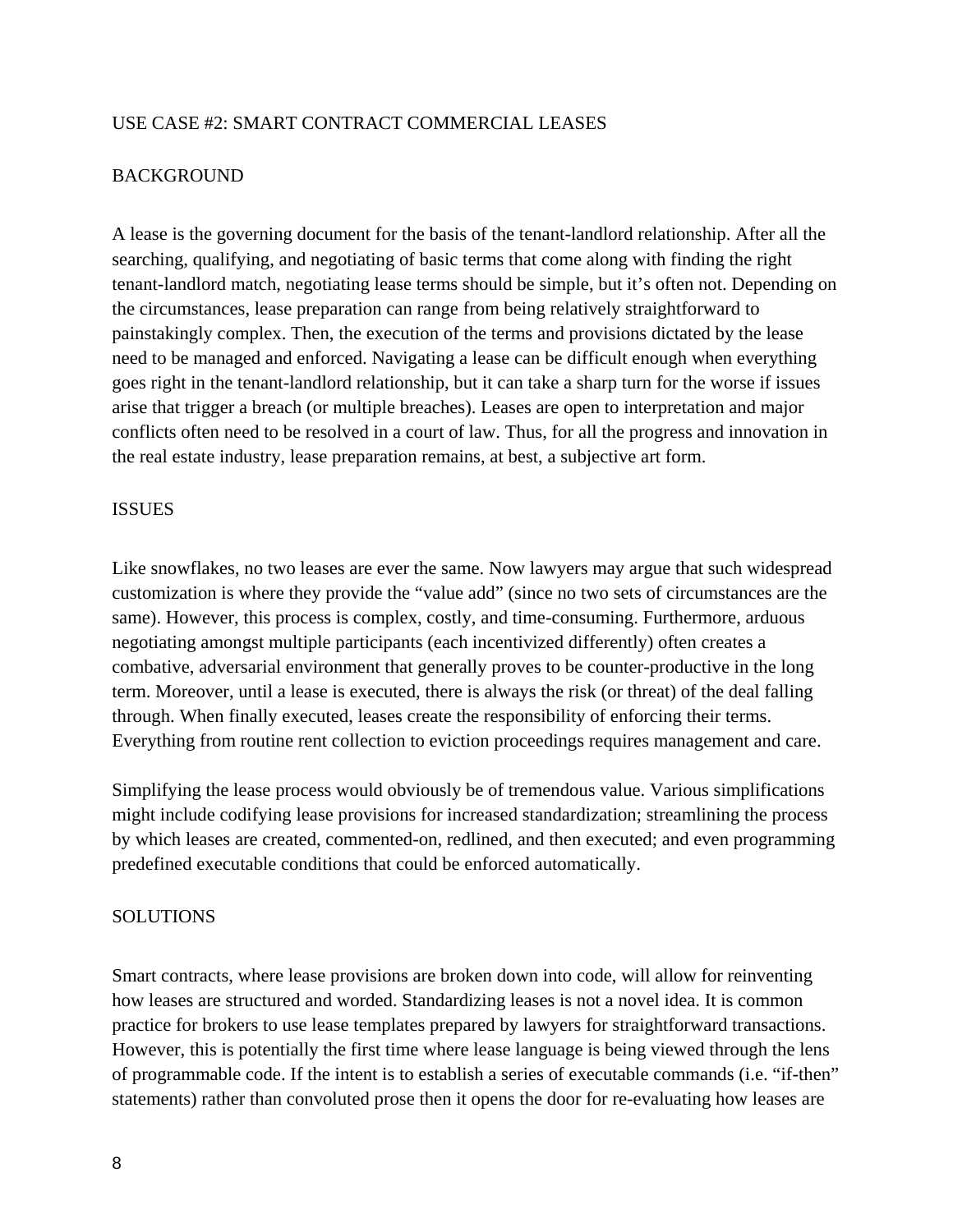written and structured. In other words, when the lease drafting starts from the perspective of a computer programmer instead of a lawyer, it provides a fresh canvas upon which to work. It can be argued that the self-executing statements of a smart contract lease will need to be more clearly defined, or conversely, minimize the use of prose that is often left open for interpretation.

The most exciting advancement with blockchain-enabled smart contracts is that they can be selfexecuting. If predetermined terms are written into the contract, such as the payment of rent (of a specified amount on a specified date), that action can be performed without third-party intervention. Drawing on the "if-then" example previously described, *if* tenant occupies the space during "x" month, *then* rent (secured in the form of a minimum balance bank account, digital wallet, or bond) is automatically released (and said transaction is automatically recorded on the blockchain ledger of record).

There is an additional benefit to using smart contracts that reduce the time-frame and associated costs of the leasing process: streamlining communication. Blockchain-enabled smart contracts allow for any parties involved in the negotiation process to work off of a single document. This removes the tedious delivery or e-mail back-and-forth of redlines and comments on documents. Moreover, working off of a single document eliminates the need to compare documents and safeguards against changes being stealthily included by unscrupulous agents. Since the comments and edits are always being tracked during the lease-preparation process (creating a permanent trail of who made what changes or suggestions) it can be reviewed at any future time. This concept speaks to the "auditability" of smart contracts.

## WHERE WE'RE HEADING

The commercial real-estate industry, like the real-estate industry as a whole, is trending toward change by embracing new software and technology: analytics platforms like Reonomy and Compstak; document and electronic signature management tools like Dotloop; or new investment marketplaces such as crowdfunding site Fundrise. Embracing new technology can create advantages for the professionals who change with the times, while rejecting new technology can cause the professionals who remain stagnant to fall behind their peers. This is why it is important to keep an eye on trending technologies, such as blockchain.

If the blockchain evolution comes to fruition, it not only has the ability to change the way we currently transact but it also has the potential to unlock new and untapped real estate investment possibilities. Blockchain-enabled smart contracts create new models of value and security for banks. If a lender can access real time data on lease conditions, rent rolls, etc., from the ledger of a property, property owner, or prospective tenant, this could produce greater layers of trust and assurance. In fact, maybe there are new investment offerings that can only take hold once blockchain-enabled smart contracts make them possible. Imagine a collection of standardized,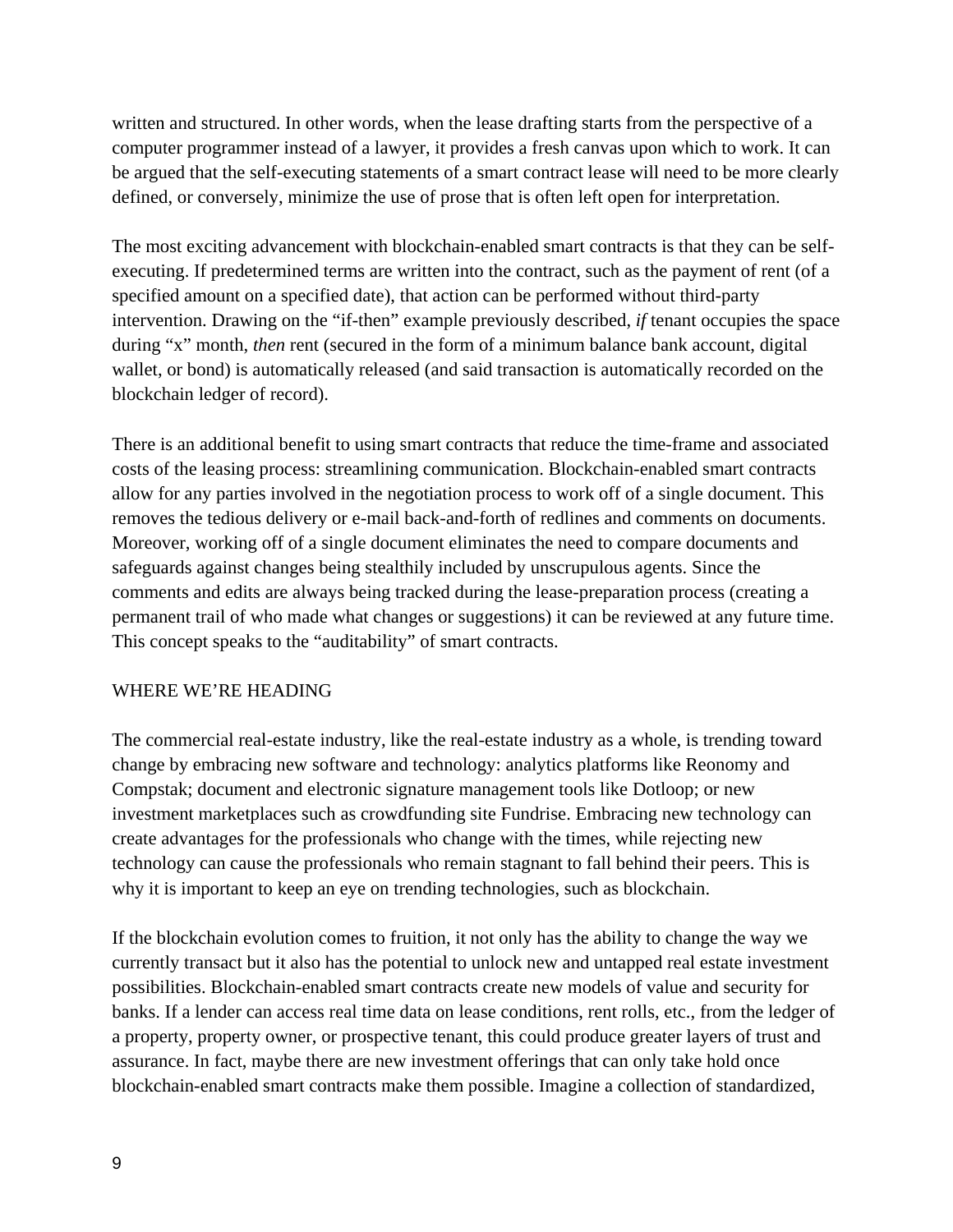self-executing smart contract commercial leases being packaged, rated, and sold as a security. This could potentially enable large commercial real estate companies (e.g. Jones Lang Lasalle) to convert the future value of their lease holdings into cash now. That could mean access to hundreds of millions of previously untouchable dollars for them.

It's still too soon to make the call as to whether blockchain and the applications being built on blockchains will stand the test of time (As Betamax devotees can sadly attest, merely introducing a superior technology to the market is hardly a guarantee of its widespread acceptance and success). At the moment, indicators seem to be pointing in the right direction as blockchain startups continue to garner heavy interest from venture capital investors and funding through initial coin offerings (ICOs).<sup>6</sup> A number of real-estate blockchain companies have also continued to make progress including Flip (leasing), Ubitquity (title), Securrency (liquidity), RexMLS (listing), and ChromaWay (smart contracts).

 $\overline{a}$ 

<sup>&</sup>lt;sup>6</sup> An Initial Coin Offering (ICO) is used by startups to bypass the rigorous and regulated capital-raising process required by venture capitalists or banks. In an ICO campaign, a percentage of the cryptocurrency is sold to early backers of the project in exchange for legal tender or other cryptocurrencies. Momoh, Osi. "Initial Coin Offering (ICO)." *Investopedia*. 03 Aug. 2017. Web. 01 Sept. 2017.